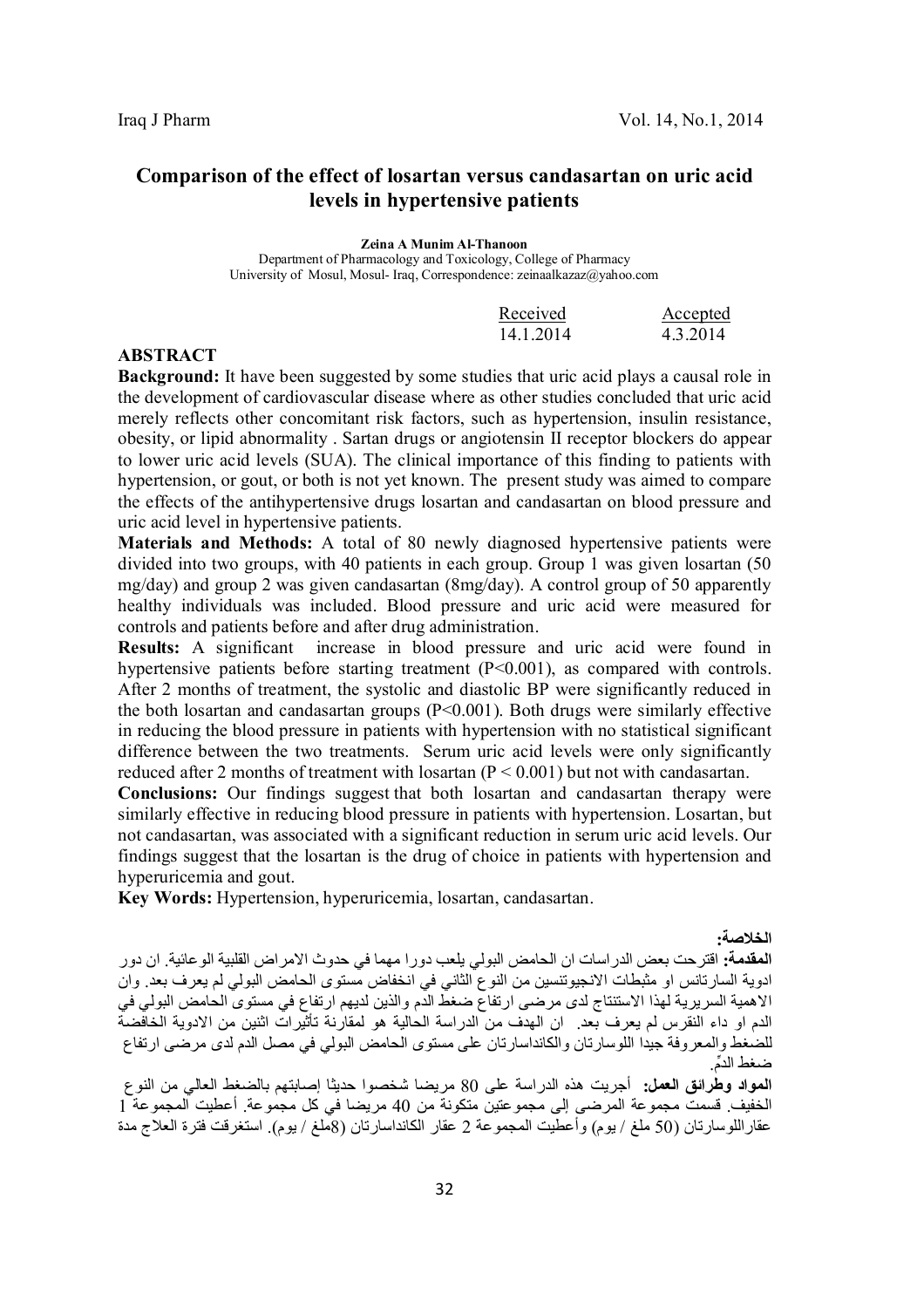شھرین. تم اختیار 50 شخصا سلیما من المتطوعین (یبدون أصحاء) طبیعي الضغط لیكونوا مجموعة الضبط. تم قیاس ضغط الدم ومستوى الحامضِ البولي في مصل الدم لمجموعة الضبط والمرضى قبل وبعد العلاج. **النتائج:** وجدت النَتائِج ارتفاعا معنویا ملحوظا في ضغط الدم ومستوى الحامضِ البوليِ في مصل الدم لدى مرضى ارتفاع ضغط الدم بالمقارنة مع مجموعة الضبط. كما وجدت ایضا بعد شھرین من العلاج انخفاضا معنویا ملحوظا في ضغط الدم الانقباضي والانبساطي عند مجموعة اللوسارتان والكانداسارتان مع عدم وجود فرق معنوي بین عقاري اللوسارتان والكانداسارتان في علاج ارتفاع ضغط الدم. ولوحظ ایضا انخفاضا معنویا ملحوظا في مستوى الحامض ِ البوليِ بعد المعالجة بعقار اللوسارتان فقط ولكن لَیسَ مَع عقار الكانداسارتان . **الاستنتاجات:** أظھرت ھذه الدراسةِ أن ھناك ارتفاعا معنویا ملحوظا في مستوى الحامضِ البوليِ في مصل الدم لدى مرضى إرتفاع ضغط الدمَّ . أدى العلاج بعقار اللوسارتان لكن لَیسَ العلاجَ بعقار الكانداسارتان إلى انخفاضا معنویا ملحوظا في مستوى الحامضِ البولي في مصل الدميُمكنُ أ َنْ یَكُونَ اللوسارتان علاجّا ً مفیدا ً للسَیْطَرَة على ضغطِ الدمّ ولتَقلیل مستوى الحامضِ البولي في مصل الدم لدى مرضى ارتفاع ضغط الدمِّ ولدیھم فرط الحامض البولي في الدم وداء النقرس. **الكلمات المفتاحیة:** ارتفاع ضغط الدم، فرط الحامض البولي بالدم، اللوسارتان، الكانداسارتان.

t have been suggested by some  $\int$  t have been suggested by some studies that uric acid plays a causal role in the development of cardiovascular disease<sup>1</sup> where as other studies concluded that uric acid merely reflects other concomitant risk factors, such as hypertension, insulin resistance, obesity, or lipid abnormality<sup>2,3</sup>. Many drugs have hypouricemic properties, in addition to their main therapeutic effects. The oral weight loss agent sibutramine decreases serum uric acid in obese patients by 20% to 25%<sup>4</sup>. Similarly, in patients with type 2 diabetes and hyperuricemia, the insulin sensitizing agent troglitazone lowers serum uric acid by  $20\%$  to  $25\%$  <sup>5</sup>. Ramipril was found to increase the excretion of uric acid in a number of hypertensive patients <sup>6</sup>. There is observational data suggesting that sartans or angiotensin II receptor blocker (ARB), may affects SUA level<sup>7</sup> .The effects of the antihypertensive drugs, sartans, on serum uric acid level (SUA) is not well studied. The present study was conducted to compare the effects of losartan and candasartan on uric acid levels in hypertensive patients.

#### **Patients And Methods**

A total of eighty newly diagnosed patients with mild hypertension (Blood pressure  $\geq$  140/90 mmHg)<sup>8</sup> ,were participated in this study. They were selected from the out-patient clinic in IBN-SINA teaching hospital in Mosul city. The study protocol was approved by regional Research Ethics Committees at the College of Pharmacy and Mosul Health Administration. The study was an open, controlled, comparative, clinical trial of two months duration.

The patients were divided into two groups each of 40 patients. Group 1 was given losartan 50 mg orally once daily for 2 months (Angizar® 50 mg, Micro pharmaceutical industries, Co. Ltd., India) . They were 14 males and 26 females, with a mean age of 55.42±7.97 years. Group 2 received candasartan 8 mg orally once daily oral dose for 2 months (Atacand® 8mg, AstraZeneca pharmaceutical industries, Co. Ltd., Sweden). They were 19 males and 21 females with mean ages of 54.22±6.45 years. Another 50 healthy individuals matched in age and gender with study patients also participated in the study as a control group. They were 27 males and 23 females in this group with mean age of 53.4±9.15 years.

Those with hepatic or renal diseases, pregnancy and lactation, and hypertensive patients on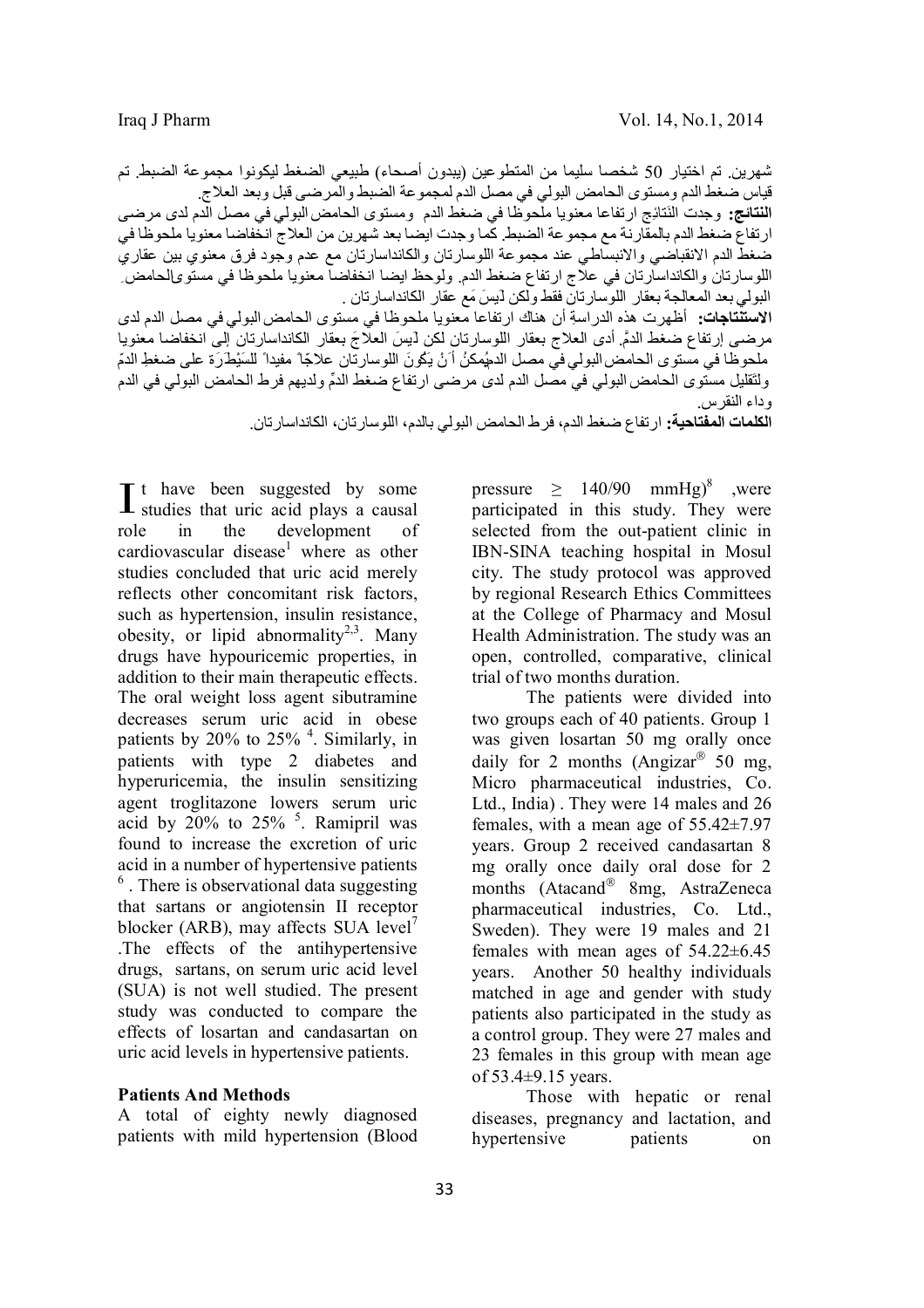antihypertensive therapy were excluded. Blood pressure was measured at baseline by standard mercury sphygmomanometer and at the end of 2months treatment period with losartan or candasartan. Goal blood pressure after treatment was less than 140/90mmHg. Serum uric acid was measured before and after losartan or candasartan administration by standard commercial kits by using a kit supplied from Biolabo  $(France)^9$ .

All values are quoted as the mean  $\pm$  SD. Paired t-test was used to compare blood pressure and serum uric acid concentrations at baseline and after treatment. Unpaired t-test was used to compare serum uric acid concentrations between control and patient groups and between losartan and candasartan groups. The statistical results were considered significant at  $p \leq 0.05^{10}$ .

## **Results**

The systolic blood pressure (SBP) and diastolic blood pressure (DBP) were significantly higher  $(p<0.001)$  in hypertensive patients before starting therapy with either losartan or candasartan in comparison with the control group (Table 1 and 3, respectively). After 2 months, the systolic and diastolic blood pressure were reduced in the losartan group from 151.2 ±7.72 to 138.0±7.14 mmHg and from 89.3±6.21 to 80.2±5.84 mmHg respectively,  $(P < 0.001)$  (Table 2), and in the candasartan group from 140.78±5.93 mmHg at baseline to  $125.47 \pm 8.28$ mmHg, and from 91.44±6.15 to 82.08±5.23 mmHg respectively,  $(P < 0.001)$  (Table 4). It has been found that losartan was as effective as candasartan in lowering systolic and diastolic blood pressure, (Table 5).

Baseline uric acid levels were  $297.70\pm61.69$  µmol/l for losartan group and  $300.86 \pm 54.70$   $\mu$ mol/l for candasartan group which showed a significant elevation (P<0.001) as compared with the control  $(280.87\pm66.52 \text{ µmol/l})$  (Table 1 and 3, respectively). Comparison of uric acid levels before and after 2 months of therapy by each drug showed a significant reduction in losartan group (288.42±40.63 µmol/l) (P<0.001) (Table 2) and a non significant increase in the candasartan group (305.65±52.31  $\mu$ mol/l) (p=0.324) (Table 4). Comparison of uric acid levels between losartan group and candasartan group showed a significant reduction in the SUA levels in the losartan group (- 9.28 $\pm$ 1.06  $\mu$ mol/l, P<0.001) as compared with the candasartan group  $(4.79 \pm 9.86)$ (Table 5).

|                         | <b>Mean</b> ±SD     |                                |                               |
|-------------------------|---------------------|--------------------------------|-------------------------------|
| <b>Parameter</b>        | Control<br>$(n=50)$ | <b>Before Drug</b><br>$(n=40)$ | <b>After Drug</b><br>$(n=40)$ |
| SBP(mm Hg)              | $129.05\pm6.93$     | $151.2 \pm 7.72$ ***           | $138.0 \pm 7.14$              |
| DBP(mm Hg)              | 78.32±4.91          | 89.3 to $\pm 6.21$ ***         | $80.2 \pm 5.84$               |
| Uric acid $(\mu$ mol/l) | $280.87\pm 66.52$   | 297.70±61.69***                | 288.42±40.63*                 |

Table 1. Comparison of blood pressure and uric acid between control and losartan group

\* Significant difference from control at p<0.05and and \*\*\* at p<0.001 using unpaired t-test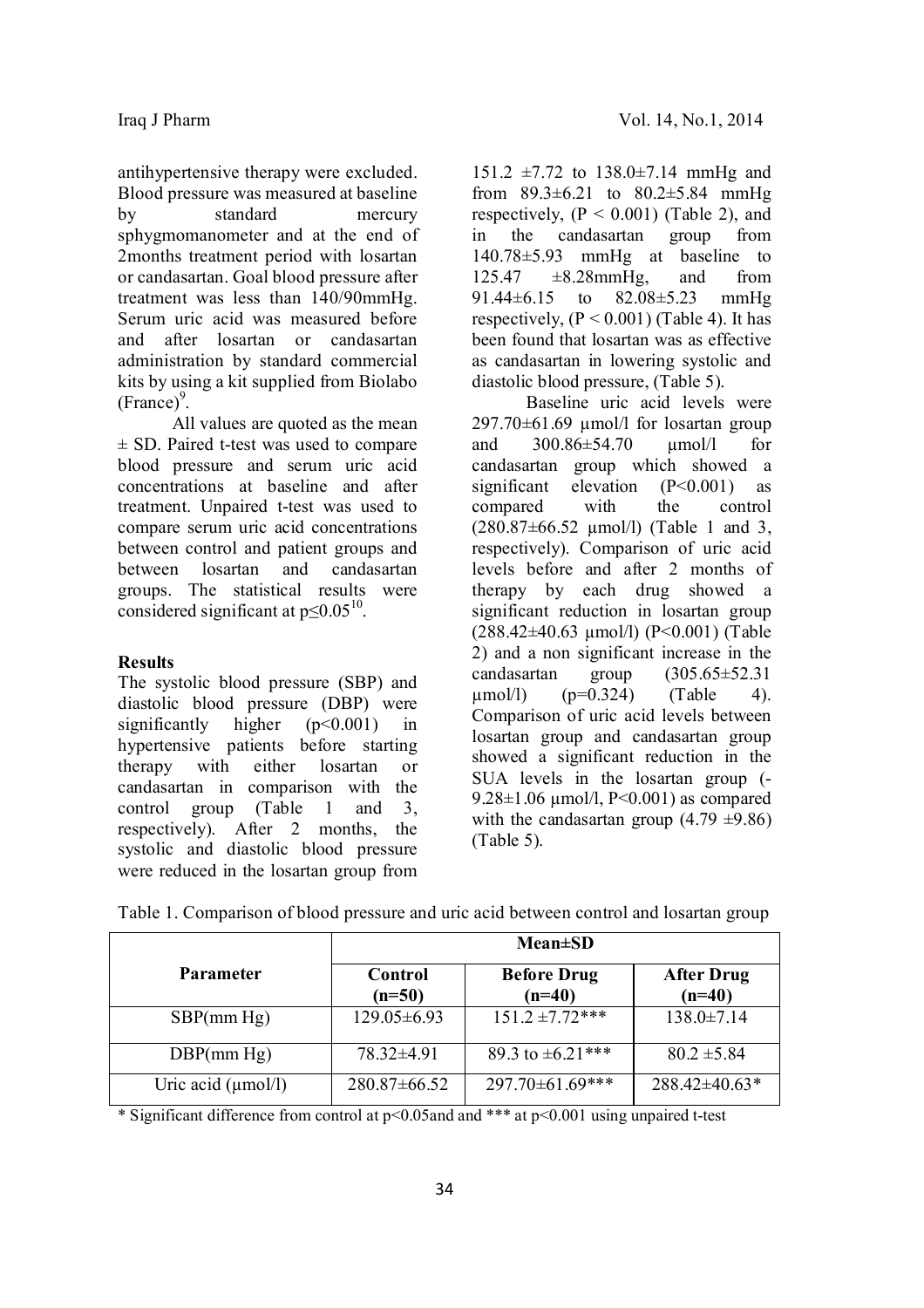|                         | $Mean \pm SD$      |                  |         |
|-------------------------|--------------------|------------------|---------|
| Parameter               | <b>Before</b>      | After            | p-value |
| SBP(mm Hg)              | $151.2 \pm 7.72$   | $138.0 \pm 7.14$ | < 0.001 |
| DBP(mm Hg)              | 89.3 to $\pm 6.21$ | $80.2 \pm 5.84$  | < 0.001 |
| Uric acid $(\mu$ mol/l) | $297.70 \pm 61.69$ | $288.42\pm40.63$ | < 0.001 |

Table 2. The effect of losartan on blood pressure and uric acid

Using paired t- test (n=40).

Table 3. Comparison of blood pressure and uric acid between control and candasartan group

|                         | <b>Mean</b> ±SD     |                                |                               |
|-------------------------|---------------------|--------------------------------|-------------------------------|
| <b>Parameter</b>        | Control<br>$(n=50)$ | <b>Before Drug</b><br>$(n=40)$ | <b>After Drug</b><br>$(n=40)$ |
| SBP(mm Hg)              | $129.05\pm6.93$     | 140.78±5.93***                 | $125.47\pm8.28$               |
| DBP(mm Hg)              | 78.32±4.91          | $91.44 \pm 6.15$ ***           | $82.08 \pm 5.23$              |
| Uric acid $(\mu$ mol/l) | $280.87\pm 66.52$   | 300.86±54.70***                | $305.65 \pm 52.31$ ***        |

\*\*\*Significant difference from control at  $p \le 0.001$  using unpaired t- test.

| Table 4. The effect of candasartan on blood pressure and uric acid |
|--------------------------------------------------------------------|
|--------------------------------------------------------------------|

| <b>Parameter</b>        | $Mean \pm SD$      |                    |           |
|-------------------------|--------------------|--------------------|-----------|
|                         | <b>Before</b>      | After              | p-value   |
| SBP(mm Hg)              | $140.78 \pm 5.93$  | $125.47\pm8.28$    | < 0.001   |
| DBP(mm Hg)              | $91.44\pm 6.15$    | $82.08 \pm 5.23$   | < 0.001   |
| Uric acid $(\mu$ mol/l) | $300.86 \pm 54.70$ | $305.65 \pm 52.31$ | 0.324(NS) |

Using paired t- test (n=40). NS= Non significant

Table 5. Comparison of percent variation of the studied parameters after therapy with losartan or candasartan

|                         | Mean $\pm SD(%)$     |                         |              |
|-------------------------|----------------------|-------------------------|--------------|
| <b>Parameter</b>        | Losartan<br>$(n=40)$ | Candasartan<br>$(n=40)$ | p-value      |
| SBP(mm Hg)              | $-13.20 \pm 0.58$    | $-15.31 \pm 2.35$       | $0.164$ (NS) |
| DBP(mm Hg)              | $-9.10 \pm 0.73$     | $-9.36 \pm 0.92$        | $0.241$ (NS) |
| Uric acid $(\mu$ mol/l) | $-9.28 \pm 1.06$     | $4.79 \pm 9.86$         | < 0.001      |

NS=Not significant using unpaired t-test

Negative sign means decrease.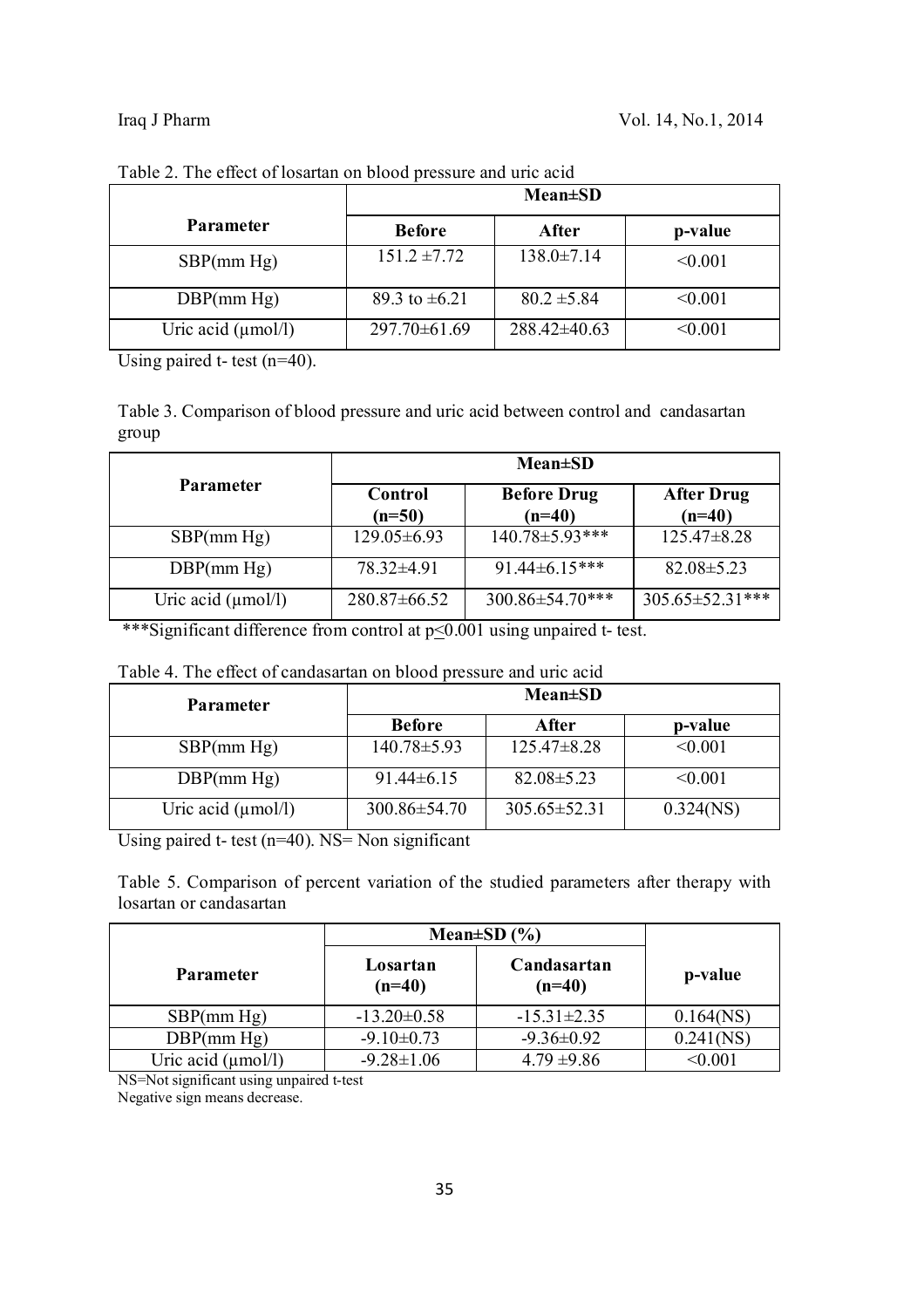# **Discussion**

The present study demonstrates significantly higher serum uric acid levels in patients with hypertension in comparison with the control group. These results are in consistent with the results obtained from many studies which also demonstrate increased levels of uric acid in patients with hypertension $11$ . . Several mechanisms were attributed to the increase of serum uric acid levels in patients with hypertension. The increase in serum uric acid in hypertension may be due to the decrease in renal blood flow that accompanies the hypertensive state, since a low renal blood flow will stimulate urate reabsorption<sup>12</sup>. . and results in microvascular disease<sup>13</sup>. Proximal tubular reabsorption of serum uric acid occurs by an active transport mechanism closely linked to or identical with the tubular reabsorption of sodium<sup>14</sup>. Another mechanism for the increased serum uric acid levels in hypertension is that hypertension is associated with increased oxidative stress<sup>15</sup>. Because uric acid is considered to be an effective antioxidant. The elevated serum uric acid levels encountered in individuals with hypertension may reflect a compensatory mechanism counteracting the increased oxidative stress associated with the hypertension  $16$ .

In the present study, only losartan causes a significant reduction of serum uric acid concentrations in patients with hypertension after 2 months of therapy. These data are compatible with previous findings that suggested that losartan have urate lowering properties and indicated that losartan have uricosuric effects. Many studies have demonstrated that the uricosuric effect of losartan was due to the parent compound and not to the

active metabolite EXP 3174 and that this effect is independent of angiotensin II receptor blockade and is due to unique biochemical properties of losartan $17,18$ . The hypouricemic effect of losartan may be due to that losartan target the urate anion exchange and diminish urate reabsorption in the proximal convoluted tubule; as a result, the urate excretion fraction is increased by 13%-30% and increases renal uric acid excretion<sup>19</sup>. This aspect of losartan therapy might have therapeutic advantages by reducing the risk of elevated uric acid in patient with hypertension, since elevated serum uric acid levels in patient with hypertension regarded as a risk factor for the development of cardiovascular diseases and may ameliorate hyperuricemia induced by other drugs $^{20}$ .

The ARBs candesartan and valsartan did not affect the SUA level  $2<sup>1</sup>$ . In a study of 1161 hypertensive patients, candesartan slightly but significantly increased the SUA level <sup>22</sup>. Data obtained from the present study showed that candasartan produce non significant effects on uric acid concentration in patients with hypertension . These finding were in consistent with results obtained by Manolis et al.,<sup>22</sup>. Rise in serum uric acid levels reported by Rayner et al.,  $^{23}$  and Berni et al<sup>24</sup>.

Since losartan have a beneficial effects on blood pressure and serum uric acid concentration, it could be considered the antihypertensive drug of choice in patients with hypertension and hyperuricaemia or gout.

In conclusions, this study demonstrates that both losartan and candasartan therapy were similarly effective in reducing blood pressure in patients with mild hypertension. Losartan, but not candasartan, was associated with a reduction in serum uric acid levels. Therefore, our findings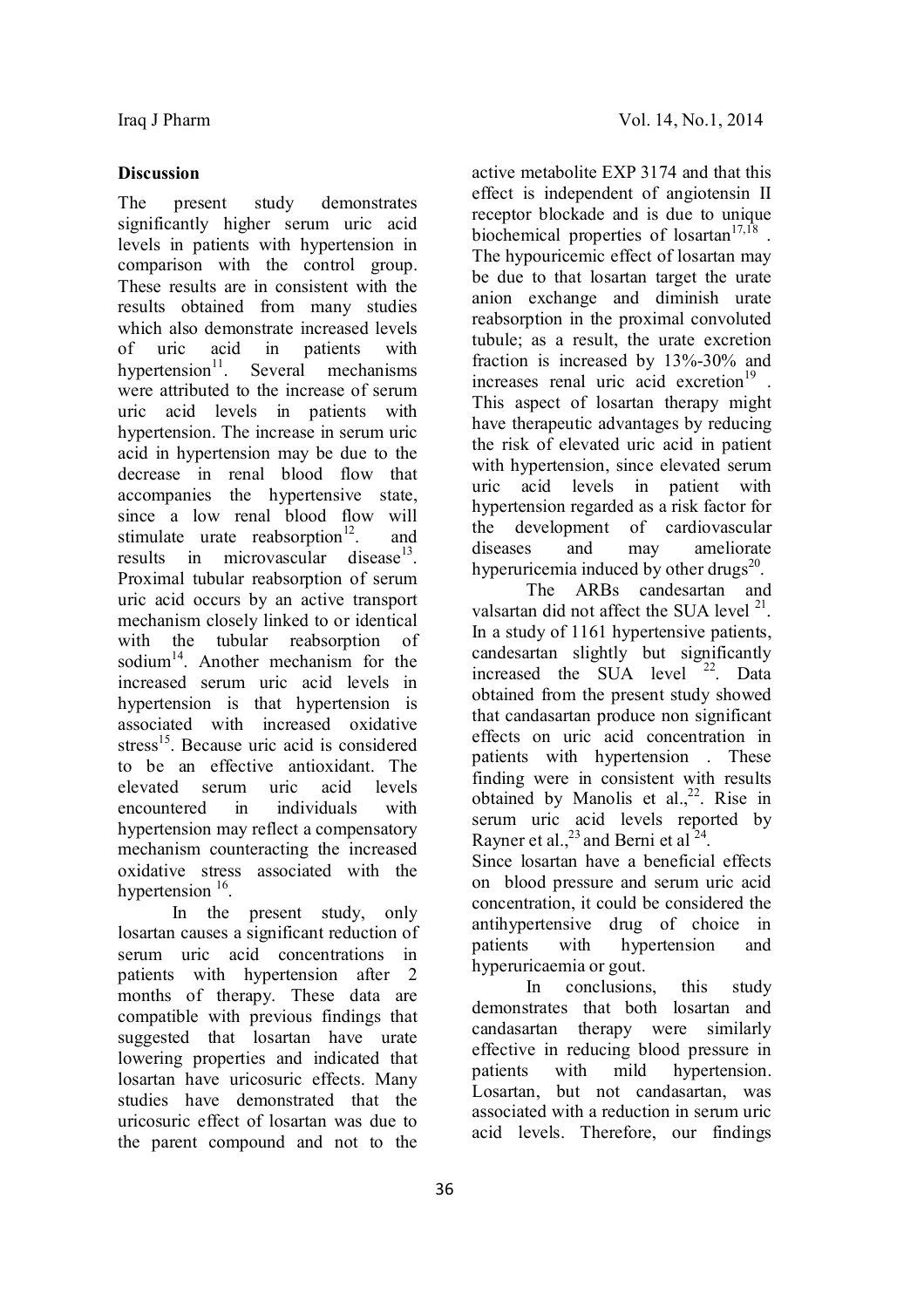suggest that losartan may be the drug of choice in patients with hypertension and hyperuricemia or gout.

## **References**

**1.** Tatli E, Aktoz M, Buyuklu M et al. The relationship between coronary artery disease and uric acid levels in young patients with acute myocardial infarction. Cardiol J 2008;15:21-25.

**2.** Niskanen LK, Laaksonen DE, Nyyssonen K, et al. Uric acid level as a risk factor for cardiovascular and all-cause mortality in middle-aged men: a prospective cohort study. Arch Intern Med. 2004;164:1546–51.

**3.** Feig DI, Kang DH, Johnson RJ. Uric acid and cardiovascular risk. N Engl J Med 2008;359:1811–21.

**4.** Andersson C, Weeke P, Brendorp B, et al. Differential changes in serum uric acid concentrations in sibutramine promoted weight loss in diabetes: results from four weeks of the lead-in period of the SCOUT trial. Nutrition & Metabolism 2009; 6:42.

**5.** Iwatani M, Wasada T, Katsumori K, et al. Troglitazone decreases serum uric acid concentrations in type II diabetic patients and non diabetics. Diabetologia 2000; 43: 814-815.

**6.** Labeeuw M, Pozet N, Zech PY, et al. Influence of acute administration of ramipril on the excretion of uric acid. Arch mal Coeur Vaiss 1987;80: 870- 874.

**7.** Iwanaga T, Sato M, Maeda T, et al. Concentration-Dependent Mode of Interaction of Angiotensin II Receptor Blockers with Uric Acid Transporter. JPET 2007; 320:211-217.

**8.** Chobanian AV, Bakris GL, Black HR, et al. The Seventh Report of the Joint National Committee on Prevention, Detection, Evaluation, and Treatment of High Blood Pressure: the JNC 7 report. JAMA 2003;289: 2560–2572.

**9.** Fossati P, Prencipe L, Berti G. Use of 3,5-dichloro-2-Hydroxybenzene sulfonic acid -4 Amino phebazone chromogenic system in direct enzymatic assays of uric acid in serum and urine. Clin Chem, 1980; 26:227-231.

**10.** Armitage P, Berry G. Statistical methods in chemical research.2nd ed. Blackwell, Oxford, London, United Kigdom, 1985;60-75.

**11.** Johnson RJ, Feig DI, Herrera Acosta J, et al. Resurrection of uric acid as a causal risk factor in essential hypertension. Hypertension 2005;45: 18- 20.

**12.** Messerli FH, Frohlich ED, Dreslinski GR, et al. Serum uric acid in essential hypertension: an indicator of renal vascular involvement.Arch Intern Med 1980;93:817-821.

**13.** Puig JG, Ruilope LM. Uric acid as a cardiovascular risk factor in arterial hypertension. J Hypertens 1999;17:869- 872.

**14.** Choi HK , Mount DB, Reginato AM. Pathogenesis of Gout .Ann Intern Med. 2005;143:499-516.

**15.** Madamanchi NR, Vendrov A, Runge MS. Oxidative stress and vascular disease. Arterioscler Thromb Vasc Biol 2005;25:29-38.

**16.** Nieto FJ, Iribarren C, Gross MD, et al. Uric acid and serum antioxidant capacity: a reaction to atherosclerosis? Atherosclerosis 2000;148:131-139.

**17.** Liberopoulos EN, Christides D, Elisaf M. Comparative effects of losartan and irbesartan on serum uric acid in hypertensive patients with hyperuricemia and gout. J Hypertens 2002; 20:347-351.

**18.** Alderman M, Aiyer KJ. Uric acid: role in cardiovascular disease and effects of losartan. Curr Med Res Opin 2004; 20:369-379.